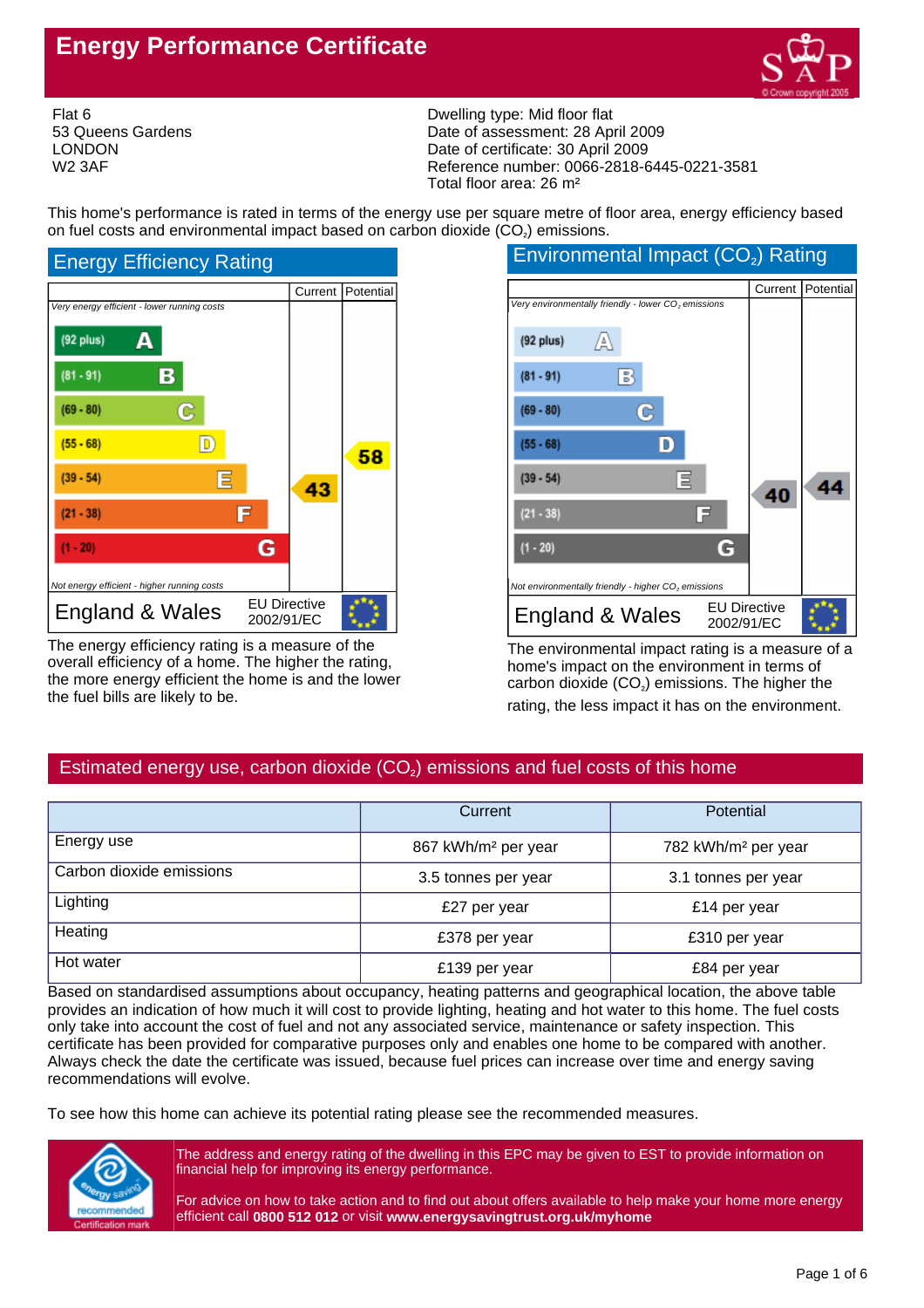## About this document

The Energy Performance Certificate for this dwelling was produced following an energy assessment undertaken by a qualified assessor, accredited by the NHER Accreditation Scheme, to a scheme authorised by the Government. This certificate was produced using the RdSAP 2005 assessment methodology and has been produced under the Energy Performance of Buildings (Certificates and Inspections) (England and Wales) Regulations 2007 as amended. A copy of the certificate has been lodged on a national register.

| Assessor's accreditation number: NHER001382 |                                                                |
|---------------------------------------------|----------------------------------------------------------------|
| Assessor's name:                            | Mr Raffi Edgarian                                              |
| Company name/trading name:                  | Domestic energy.eu Itd                                         |
| Address:                                    | suite 139, , 56 Tavistock Place, Bloomsburry, London, WC1H 9RG |
| Phone number:                               | 07903 111 170                                                  |
| Fax number:                                 | 0207 278 2841                                                  |
| E-mail address:                             | raffi@edgarian.wanadoo.co.uk                                   |

## If you have a complaint or wish to confirm that the certificate is genuine

Details of the assessor and the relevant accreditation scheme are as above. You can get contact details of the accreditation scheme from their website at www.nher.co.uk together with details of their procedures for confirming authenticity of a certificate and for making a complaint.

#### About the building's performance ratings

The ratings on the certificate provide a measure of the building's overall energy efficiency and its environmental impact, calculated in accordance with a national methodology that takes into account factors such as insulation, heating and hot water systems, ventilation and fuels used. The average Energy Efficiency Rating for a dwelling in England and Wales is band E (rating 46).

Not all buildings are used in the same way, so energy ratings use 'standard occupancy' assumptions which may be different from the specific way you use your home. Different methods of calculation are used for homes and for other buildings. Details can be found at www.communities.gov.uk/epbd

Buildings that are more energy efficient use less energy, save money and help protect the environment. A building with a rating of 100 would cost almost nothing to heat and light and would cause almost no carbon emissions. The potential ratings on the certificate describe how close this building could get to 100 if all the cost effective recommended improvements were implemented.

## About the impact of buildings on the environment

One of the biggest contributors to global warming is carbon dioxide. The way we use energy in buildings causes emissions of carbon. The energy we use for heating, lighting and power in homes produces over a quarter of the UK's carbon dioxide emissions and other buildings produce a further one-sixth.

The average household causes about 6 tonnes of carbon dioxide every year. Adopting the recommendations in this report can reduce emissions and protect the environment. You could reduce emissions even more by switching to renewable energy sources. In addition there are many simple everyday measures that will save money, improve comfort and reduce the impact on the environment. Some examples are given at the end of this report.

| • Find how to confirm the authenticity of an energy performance certificate<br>• Find how to make a complaint about a certificate or the assessor who produced it |
|-------------------------------------------------------------------------------------------------------------------------------------------------------------------|
|                                                                                                                                                                   |
|                                                                                                                                                                   |
| • Learn more about the national register where this certificate has been lodged                                                                                   |
| • Learn more about energy efficiency and reducing energy consumption.                                                                                             |

NES one Version 5.5.0 (SAP 9.82)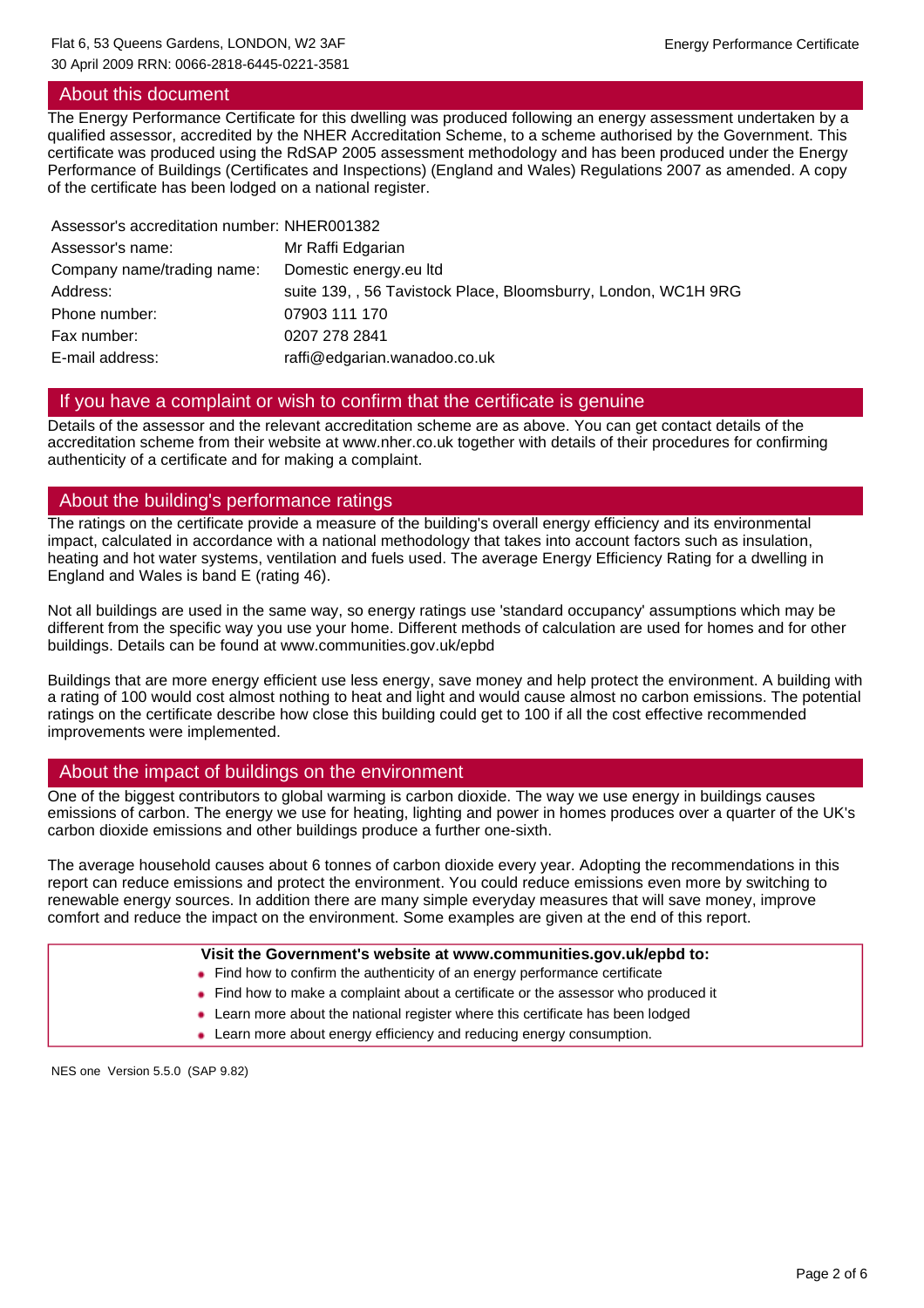Flat 6 53 Queens Gardens LONDON W2 3AF

Date of certificate: 30 April 2009 Reference number: 0066-2818-6445-0221-3581

## Summary of this home's energy performance related features

The following is an assessment of the key individual elements that have an impact on this home's performance rating. Each element is assessed against the following scale: Very poor / Poor / Average / Good / Very good.

| Element                                                | Description                                    | Current performance      |               |
|--------------------------------------------------------|------------------------------------------------|--------------------------|---------------|
|                                                        |                                                | <b>Energy Efficiency</b> | Environmental |
| Walls                                                  | Solid brick, as built, no insulation (assumed) | Very poor                | Very poor     |
| Roofs                                                  | (another dwelling above)                       |                          |               |
| Floor                                                  | (other premises below)                         |                          |               |
| <b>Windows</b>                                         | Partial double glazing                         | Poor                     | Poor          |
| Main heating                                           | Electric storage heaters                       | Poor                     | Very poor     |
| Main heating controls                                  | Manual charge control                          | Poor                     | Poor          |
| Secondary heating                                      | Portable electric heaters                      |                          |               |
| Hot water                                              | Electric immersion, off-peak                   | Very poor                | Poor          |
| Lighting                                               | No low energy lighting                         | Very poor                | Very poor     |
| <b>Current energy efficiency rating</b>                |                                                | E 43                     |               |
| Current environmental impact (CO <sub>2</sub> ) rating |                                                |                          | E 40          |

## Low and zero carbon energy sources

None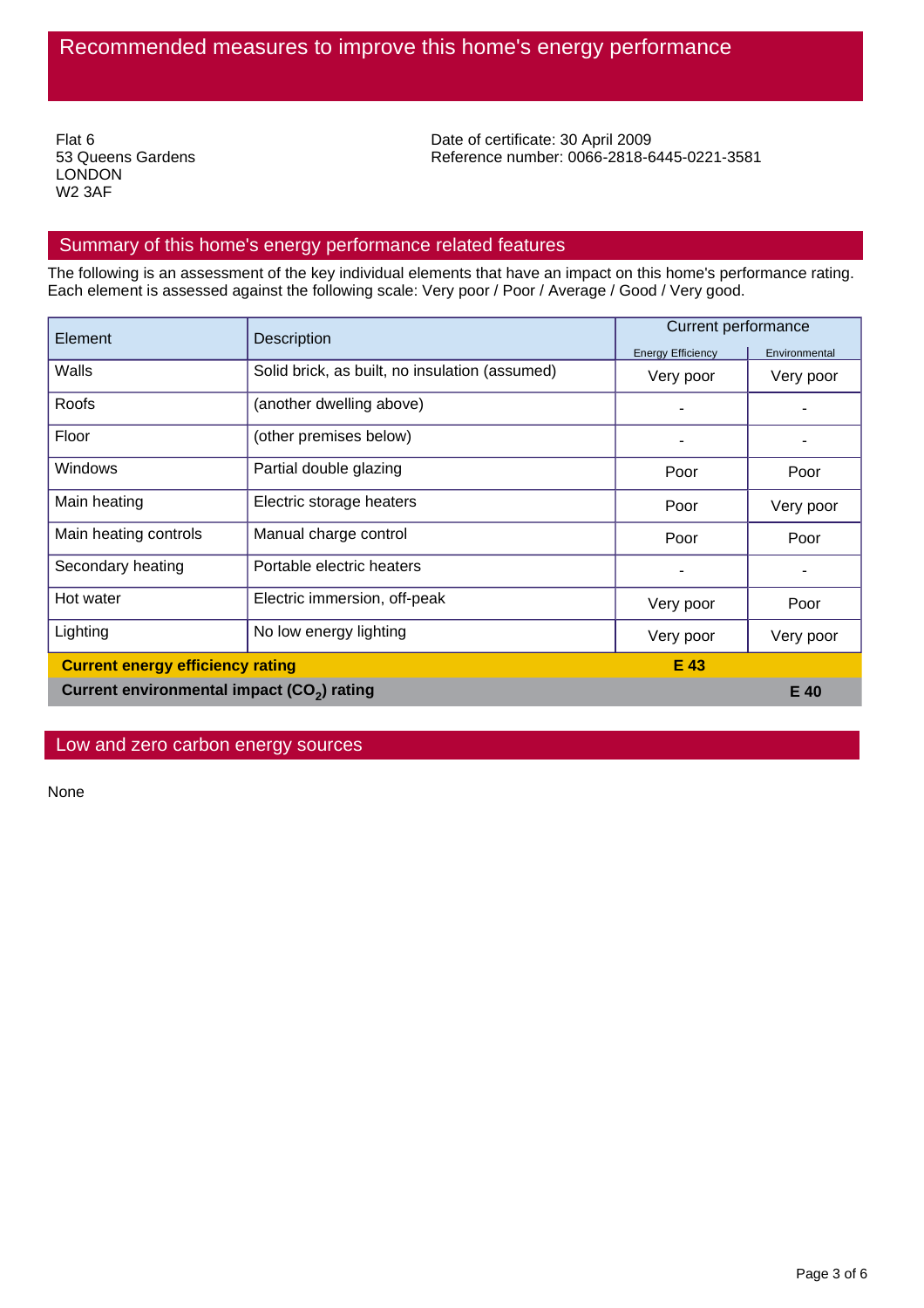## Recommendations

The measures below are cost effective. The performance ratings after improvement listed below are cumulative, that is they assume the improvements have been installed in the order that they appear in the table.

| Lower cost measures<br>(up to $£500$ )                     | <b>Typical savings</b><br>per year | Performance ratings after improvements<br><b>Environmental impact</b><br>Energy efficiency |      |
|------------------------------------------------------------|------------------------------------|--------------------------------------------------------------------------------------------|------|
| 1 Low energy lighting for all fixed outlets                | £8                                 | E 44                                                                                       | E 40 |
| Sub-total                                                  | £8                                 |                                                                                            |      |
| Higher cost measures                                       |                                    |                                                                                            |      |
| 2 Fan-assisted storage heaters and dual immersion cylinder | £129                               | D 58                                                                                       | E 44 |
| Total                                                      | £137                               |                                                                                            |      |
| <b>Potential energy efficiency rating</b>                  |                                    | D <sub>58</sub>                                                                            |      |
| Potential environmental impact (CO <sub>2</sub> ) rating   |                                    |                                                                                            | E 44 |

## Further measures to achieve even higher standards

The further measures listed below should be considered in addition to those already specified if aiming for the highest possible standards for this home. However you should check the conditions in any covenants, planning conditions, warranties or sale contracts.

| Higher cost measures                                      |      |                 |                 |  |
|-----------------------------------------------------------|------|-----------------|-----------------|--|
| 3 Replace single glazed windows with low-E double glazing | £35  | D 62            | E 48            |  |
| 4 50mm internal or external wall insulation               | £139 | C 78            | D 68            |  |
| <b>Enhanced energy efficiency rating</b>                  |      | C <sub>78</sub> |                 |  |
| Enhanced environmental impact (CO <sub>2</sub> ) rating   |      |                 | D <sub>68</sub> |  |

Improvements to the energy efficiency and environmental impact ratings will usually be in step with each other. However, they can sometimes diverge because reduced energy costs are not always accompanied by a reduction in  $carbon$  dioxide  $(CO<sub>2</sub>)$  emissions.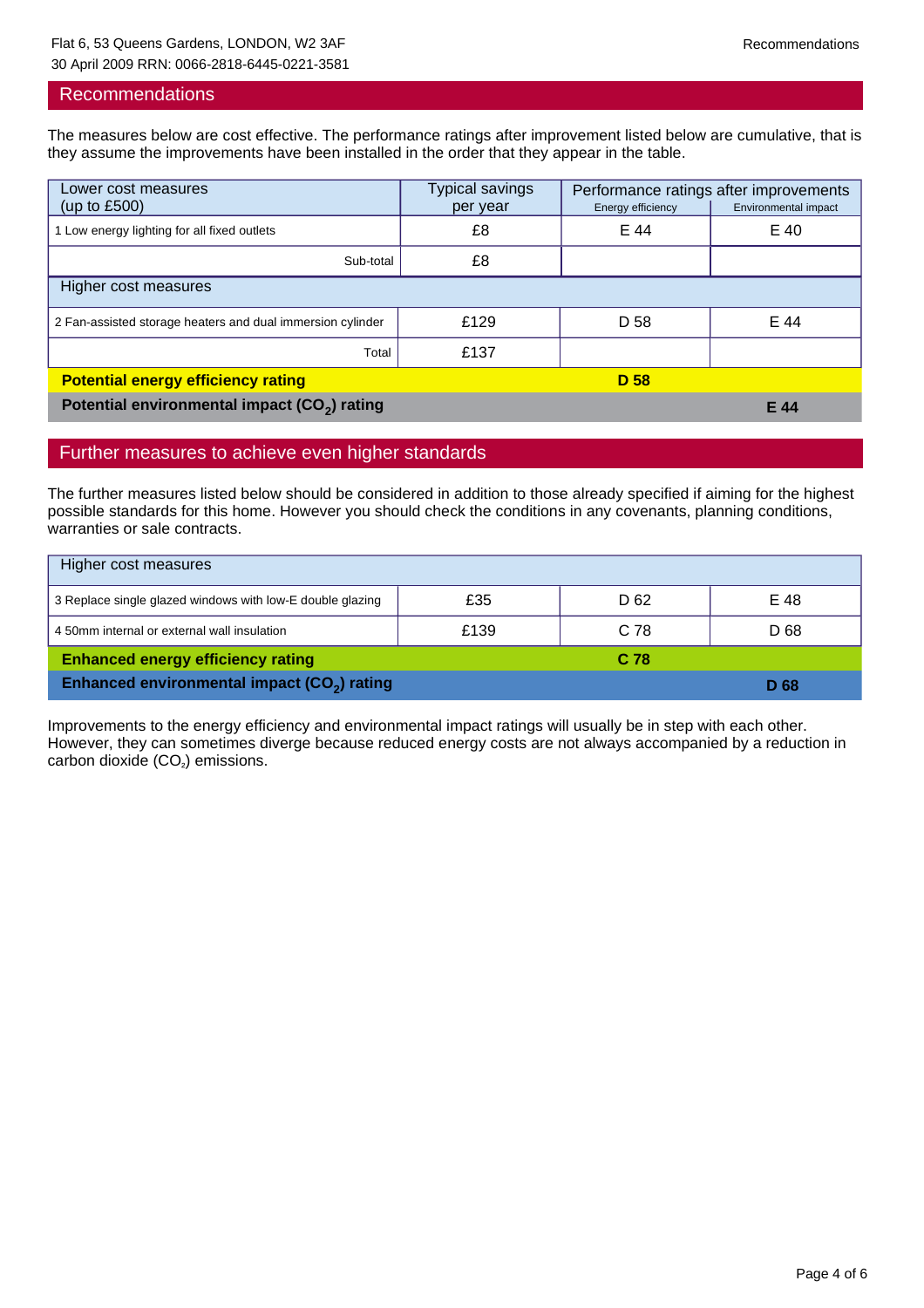## About the cost effective measures to improve this home's performance ratings

If you are a tenant, before undertaking any work you should check the terms of your lease and obtain approval from your landlord if the lease either requires it, or makes no express provision for such work.

#### **Lower cost measures (typically up to £500 each)**

These measures are relatively inexpensive to install and are worth tackling first. Some of them may be installed as DIY projects. DIY is not always straightforward and sometimes there are health and safety risks, so take advice before carrying out DIY improvements.

#### **1 Low energy lighting**

Replacement of traditional light bulbs with energy saving recommended ones will reduce lighting costs over the lifetime of the bulb, and they last up to 12 times longer than ordinary light bulbs. Also consider selecting low energy light fittings when redecorating; contact the Lighting Association for your nearest stockist of Domestic Energy Efficient Lighting Scheme fittings.

#### **Higher cost measures (typically over £500 each)**

#### **2 Fan assisted storage heaters**

Modern storage heaters are smaller and easier to control than the older type in the property. Ask for a quotation for new, fan-assisted heaters with automatic charge control. A dual-immersion cylinder, which can be installed at the same time, will provide cheaper hot water than the system currently installed. As installations should be in accordance with the current regulations covering electrical wiring, only a qualified electrician should carry out the installation. Building Regulations apply to this work, so your local authority building control department should be informed, unless the installer is registered with a competent persons scheme<sup>1</sup>, and can therefore self-certify the work for Building Regulation compliance. Ask a qualified electrical heating engineer to explain the options, which might also include switching to other forms of electric heating.

## About the further measures to achieve even higher standards

Further measures that could deliver even higher standards for this home. You should check the conditions in any covenants, planning conditions, warranties or sale contracts before undertaking any of these measures. If you are a tenant, before undertaking any work you should check the terms of your lease and obtain approval from your landlord if the lease either requires it, or makes no express provision for such work.

#### **3 Double glazing**

Double glazing is the term given to a system where two panes of glass are made up into a sealed unit. Replacing existing single-glazed windows with double glazing will improve comfort in the home by reducing draughts and cold spots near windows. Double-glazed windows may also reduce noise, improve security and combat problems with condensation. Building Regulations apply to this work, so either use a contractor who is registered with a competent persons scheme<sup>1</sup> or obtain advice from your local authority building control department.

#### **4 Internal or external wall insulation**

Solid wall insulation involves adding a layer of insulation to either the inside or the outside surface of the external walls, which reduces heat loss and lowers fuel bills. As it is more expensive than cavity wall insulation it is only recommended for walls without a cavity, or where for technical reasons a cavity cannot be filled. Internal insulation, known as dry-lining, is where a layer of insulation is fixed to the inside surface of external walls; this type of insulation is best applied when rooms require redecorating and can be installed by a competent DIY enthusiast. External solid wall insulation is the application of an insulant and a weather-protective finish to the outside of the wall. This may improve the look of the home, particularly where existing brickwork or rendering is poor, and will provide long-lasting weather protection. Further information can be obtained from the National Insulation Association (www.nationalinsulationassociation.org.uk). It should be noted that planning permission might be required.